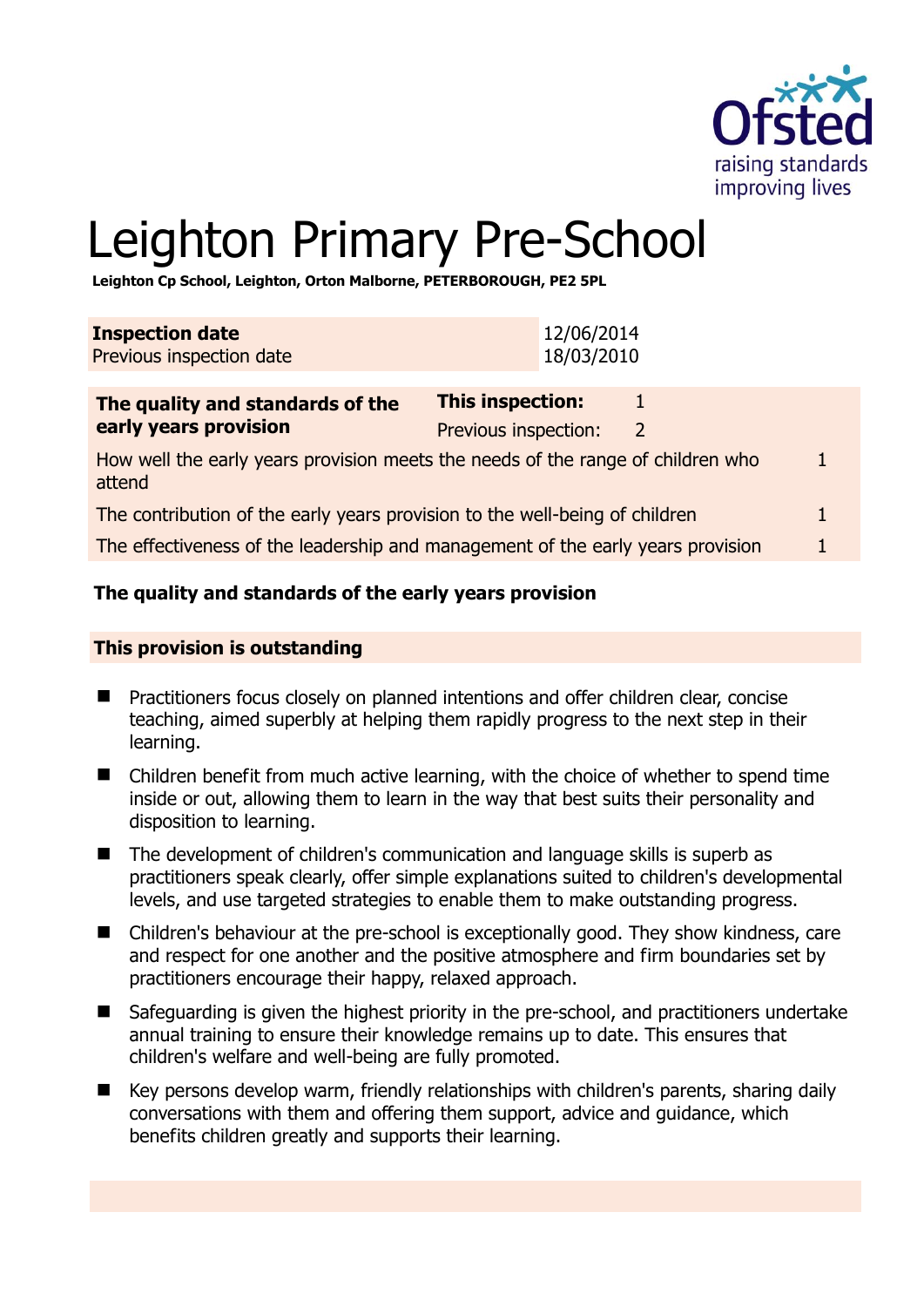# **Information about this inspection**

Inspections of registered early years provision are:

- $\bullet$  scheduled at least once in every inspection cycle the current cycle ends on 31 July 2016
- scheduled more frequently where Ofsted identifies a need to do so, for example where provision was previously judged inadequate
- **•** brought forward in the inspection cycle where Ofsted has received information that suggests the provision may not be meeting the legal requirements of the Early Years Foundation Stage or where assessment of the provision identifies a need for early inspection
- **•** prioritised where we have received information that the provision is not meeting the requirements of the Early Years Foundation Stage and which suggests children may not be safe
- scheduled at the completion of an investigation into failure to comply with the requirements of the Early Years Foundation Stage.

The provision is also registered on the compulsory part of the Childcare Register. This report includes a judgment about compliance with the requirements of that register.

# **Inspection activities**

- The inspector observed activities in the pre-school and talked with practitioners.
- The inspector viewed the indoor and outdoor learning environments.

The inspector looked at children's assessment records, planning documentation,

- evidence of suitability of practitioners, and a range of other documentation, including the safeguarding procedures.
- The inspector spoke to parents to take account of their views.
- The inspector reviewed the provider's hardcopy self-evaluation form.

#### **Inspector**

Deborah Hunt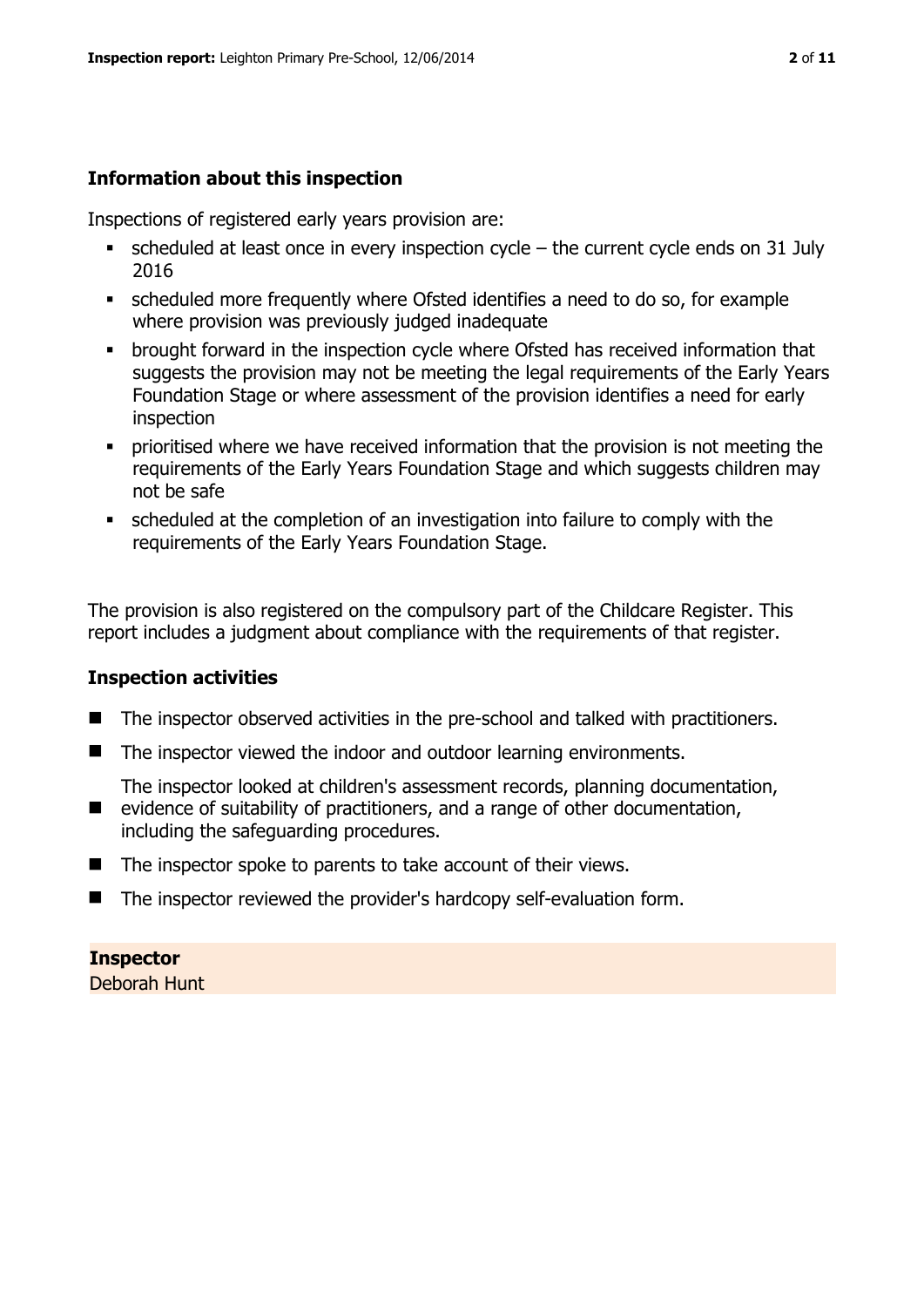# **Full report**

#### **Information about the setting**

Leighton Primary Pre-School was re-registered in 2009 and is on the Early Years Register and the compulsory part of the Childcare Register. It is situated within Leighton Primary School, in the Orton Malborne area of Peterborough, and is managed by the school governing body. The pre-school serves the local and surrounding areas, and is accessible to all children. It operates from a purpose-built room within the school and there is a fully enclosed area available for outdoor play. The pre-school also have access to the school playground, field and pond area. The pre-school opens Monday to Friday during term time only. Sessions are from 8.55am until 2.55pm. Children attend for a variety of sessions. There are currently 31 children on roll, all of whom are in the early years age group. The pre-school provides funded early education for two-, three- and four-year-old children. They support children with special educational needs and/or disabilities. The pre-school employs four members of childcare staff. Of these, one holds an appropriate early years qualification at level 2, two hold a qualification at level 3 and one holds a qualification at level 4.

#### **What the setting needs to do to improve further**

#### **To further improve the quality of the early years provision the provider should:**

■ continue to explore all avenues to encourage all parents to engage further in their children's learning experience within the pre-school and at home.

#### **Inspection judgements**

#### **How well the early years provision meets the needs of the range of children who attend**

Children are highly motivated, enthusiastic learners who take full advantage of the stimulating, innovative activities on offer. Their innate willingness to learn is superbly supported through the inspirational teaching offered by practitioners. Children are highly respected as individuals in this inclusive pre-school. Practitioners demonstrate a superb knowledge and understanding of each child's specific learning needs. Thorough discussions with parents, as children begin attending, enable practitioners to gather comprehensive information to ensure that each child begins learning right from the start. This begins the successful, ongoing dialogue that takes place with many parents, throughout children's time in the pre-school, supporting their learning both in the setting and at home. However, some parents remain reluctant to engage, despite the pre-school's efforts, which lessens the consistency of learning for these children. Practitioners carefully monitor children's ongoing progress. They focus closely on planned intentions to offer children clear, concise teaching, aimed superbly at helping them make rapid progress to the next step in their learning. Early each day, children participate in two short, focused key group sessions, which ensures that children can then enjoy uninterrupted, selfdirected play. These sessions target the development of children's communication and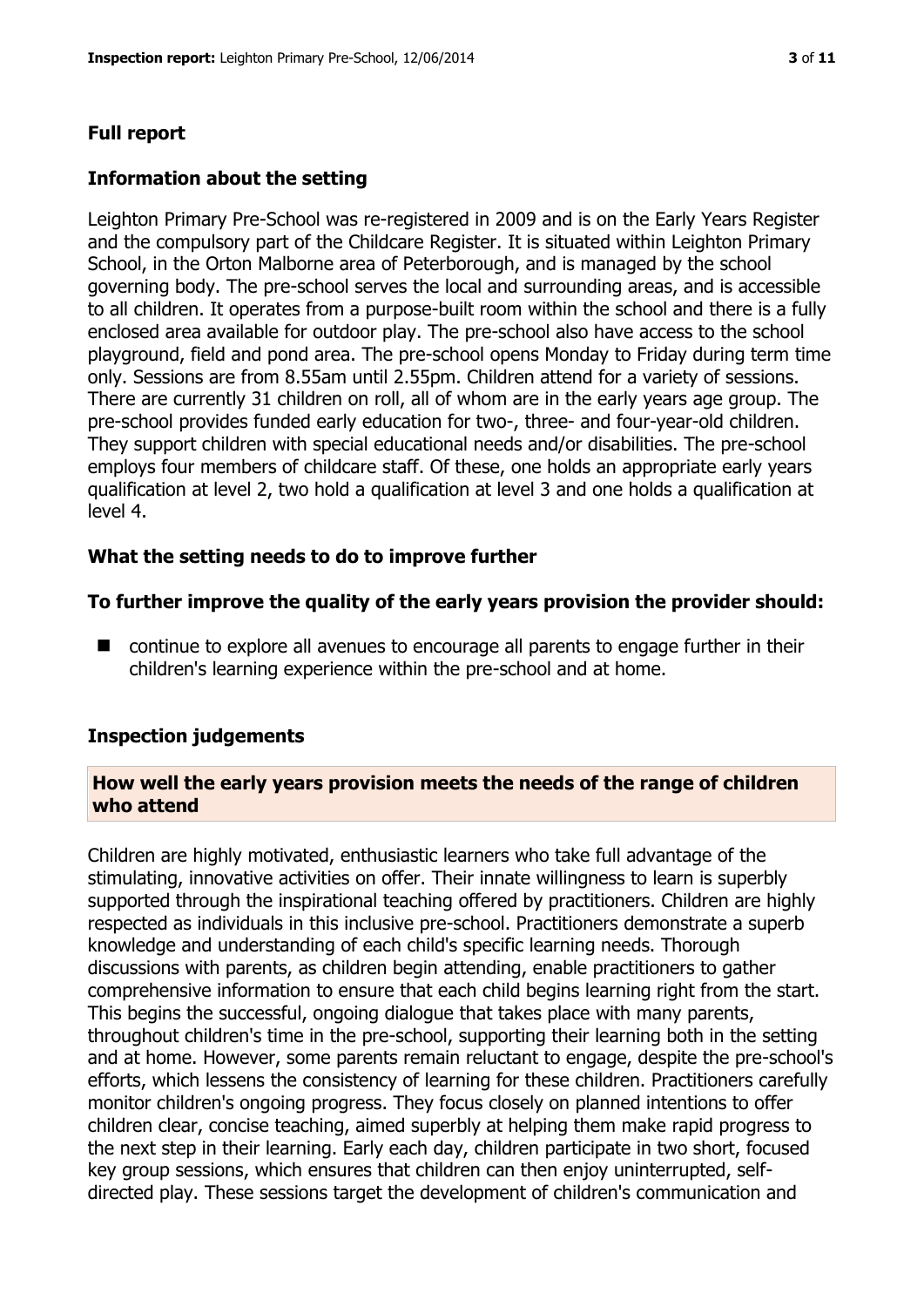language skills and allow them to work towards individual goals. For example, children enthusiastically use new vocabulary as they name the 'aye aye' and 'okapi' during an activity about African animals. They recall the names of other animals they saw yesterday, such as a 'pancake turtle'. Practitioners work incredibly hard to help them gain new skills, such as how to successfully throw and catch a ball. The clear, simple delivery of language, pitched at children's individual developmental levels, enables them to absorb new knowledge easily. High quality teaching ensures children are prepared exceptionally well in

readiness for their next stage in their learning, such as starting school.

Key persons plan superbly for children's next steps in their development as they pay infinite attention to the inclusion of their thoughts, ideas and interests in activities offered. For example, they create a 'computer screen' showing African holiday destinations to further develop children's understanding of the country and take account of their interest in holidays. Children relish visiting the 'travel agent' with the individual passports they have made and book holidays in exotic, sunny destinations. Other children peer through binocular 'goggles' they have created as they search for safari animals. Learning journals are used daily, and are collated as professional records of children's progress to support their continued learning. These comprehensive records provide an excellent account of children's time in the pre-school and are regularly shared with parents, to show the rapid progress they have made. Artwork and photographs are separately held in a scrapbook and given to families as children leave. Parents regularly contribute to their children's assessments through the verbal sharing of observations from home. An annual report is sent home, summarising the progress children have made, evidenced by practitioners' concise, ongoing observational assessments. The pre-school also ensure they involve parents in the progress check for children between the ages of two and three years. They also provide a brief written summary for parents of what each key person will be doing with their children each day. Parents are encouraged to complete simple activities with their children at home, and the setting share recipes, books and individual next steps in learning with them.

An excellent range of resources are organised to help children develop as independent, curious learners. They move freely between the indoor and outdoor areas and self-select resources to support their play. For example, children access the tap to fill their watering cans before watering the flowers and vegetables they have planted. A practitioner nearby, helping a group of children feed the birds, enlists their help to fill the water tray for the birds. Children learn about early mathematics as they discuss the 'half full' and 'empty' feeders. Children work cooperatively and chat about how they help the birds by providing food for them and how plants, birds and animals all need water to live. Incidental learning like this is seen throughout the pre-school and demonstrates how practitioners make the most of every opportunity to extend children's learning. Children become deeply involved as they select brightly coloured paints from the easel to create a detailed painting of a person. Defined use of colour creates a bright, carefully completed image and children share the different coloured paints happily. Younger children explore the environment at their own pace, learning to solve their own problems. For example, they notice how wet they become during water play and decide they need to put on aprons to stop this happening. Older children are strongly encouraged to make their own decisions, superbly supported by practitioners who know how best to prompt each child. They ask openended questions to enhance their thinking skills and give children space and time to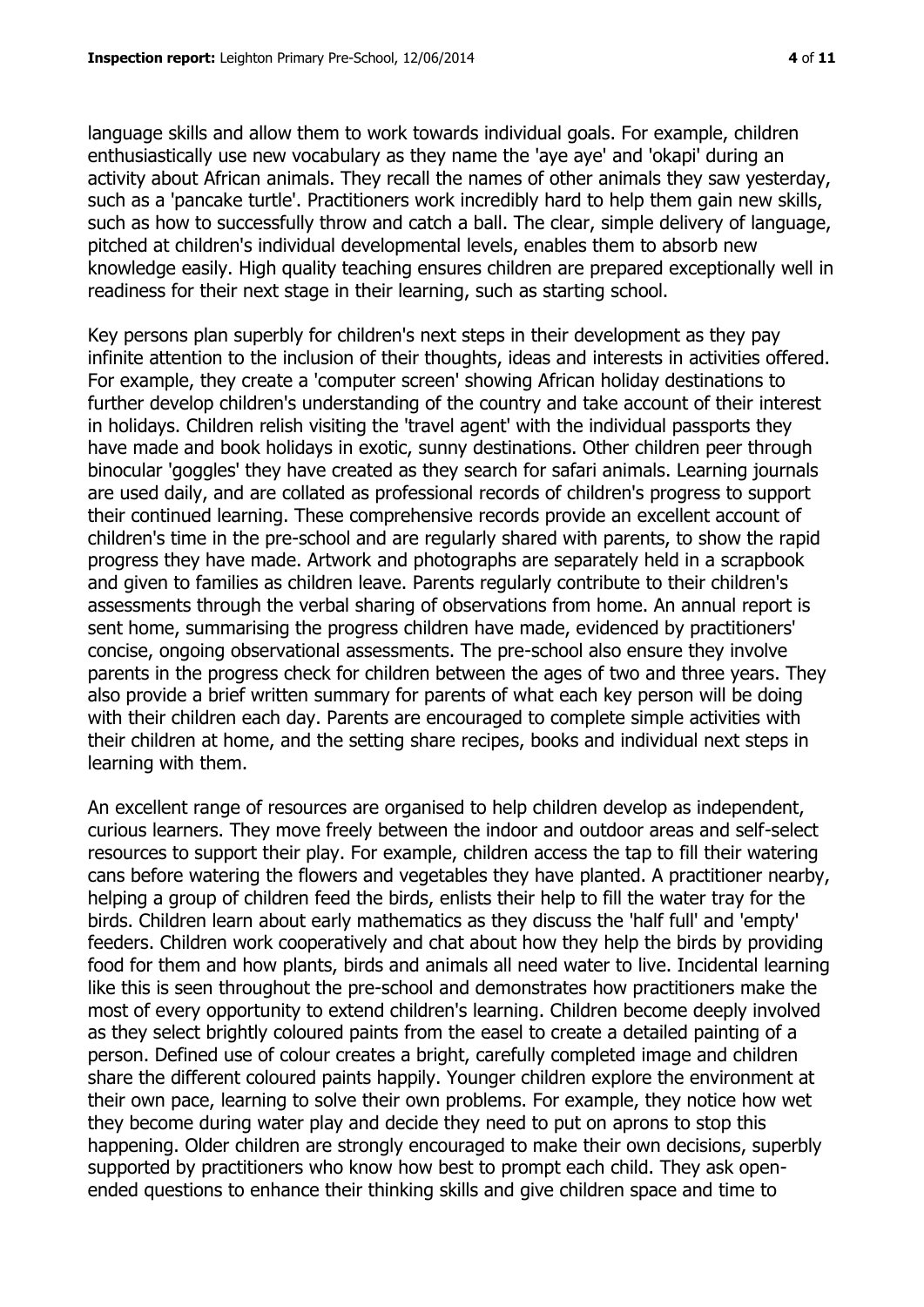consider their responses. Practitioners work very effectively with other professionals and children's families, to fully support children's development. Children gain an excellent understanding of diversity and a positive appreciation of other people subtly through their

play, discussions with practitioners and activities offered. For example, during a 'music week' children are treated to a visit from professional musicians, listen to African drummers and paint to the differing rhythms of classical music.

# **The contribution of the early years provision to the well-being of children**

The exceptional key-person system means that practitioners get to know children and their families extremely well. They develop a deep appreciation of children's backgrounds, strengths and interests, which enables them to promote their well-being to an inspiring standard. Children's emotional development is carefully and sensitively promoted as they develop warm, secure and trusting relationships with practitioners. As a result, children settle easily and relish their time spent in the pre-school. They feel safe, respected, valued, display high levels of confidence and self-esteem as practitioners skilfully teach them to recognise their strengths and abilities. For example, they enjoy humorous, chatty conversations with their key persons and show pride in their achievements. The friendly, daily interaction between practitioners and parents ensures that changing needs are consistently met. The pre-school works closely with parents to find out about children's health and dietary needs and keeps them appropriately informed about any accidents. Children and practitioners enjoy easy, relaxed relationships and share precious moments together as children discover new wonders. For example, a child watches a caterpillar in wonder as it crawls across an apple tree leaf and comments that it will 'turn into a butterfly but has to be a chrysalis first'. Children learn to work cooperatively with their peers as they decide who will hold the funnel and who will pour the water into the jug, sharing the responsibility so that they each have a turn. Children's work is attractively displayed on boards around the room, and children see their birthdays and names, which encourages an excellent sense of self and belonging. Relationships with the host school are superb and bring children huge benefits. For example, they join the school for a whole school enrichment day, when they build a Viking dragon boat. In the summer term, children moving up to school get to spend an hour, one afternoon each week in the reception class. Children who move on to other schools are equally well supported as their new teachers visit or they go to see their new school. Children learn skills which contribute to their school readiness, such as answering the register as they do in school and bringing in physical education kits to change into. Such activities support them to achieve a smooth transition into school when the time comes.

Practitioners offer children warm, responsive, nurturing care generating a highly positive atmosphere within which children thrive. Every aspect of children's spiritual, emotional, moral and social development is given high priority consideration, to ensure they grow into responsible, positive individuals. Children are offered extremely clear, consistent boundaries to help them learn how they and practitioners would like to be treated. Good manners and caring, considerate behaviour are routinely encouraged and children show respect for one another and their environment. Their needs are consistently met and practitioners offer them frequent praise and acknowledge their progress and achievements. Children's developing awareness of how to lead a healthy lifestyle is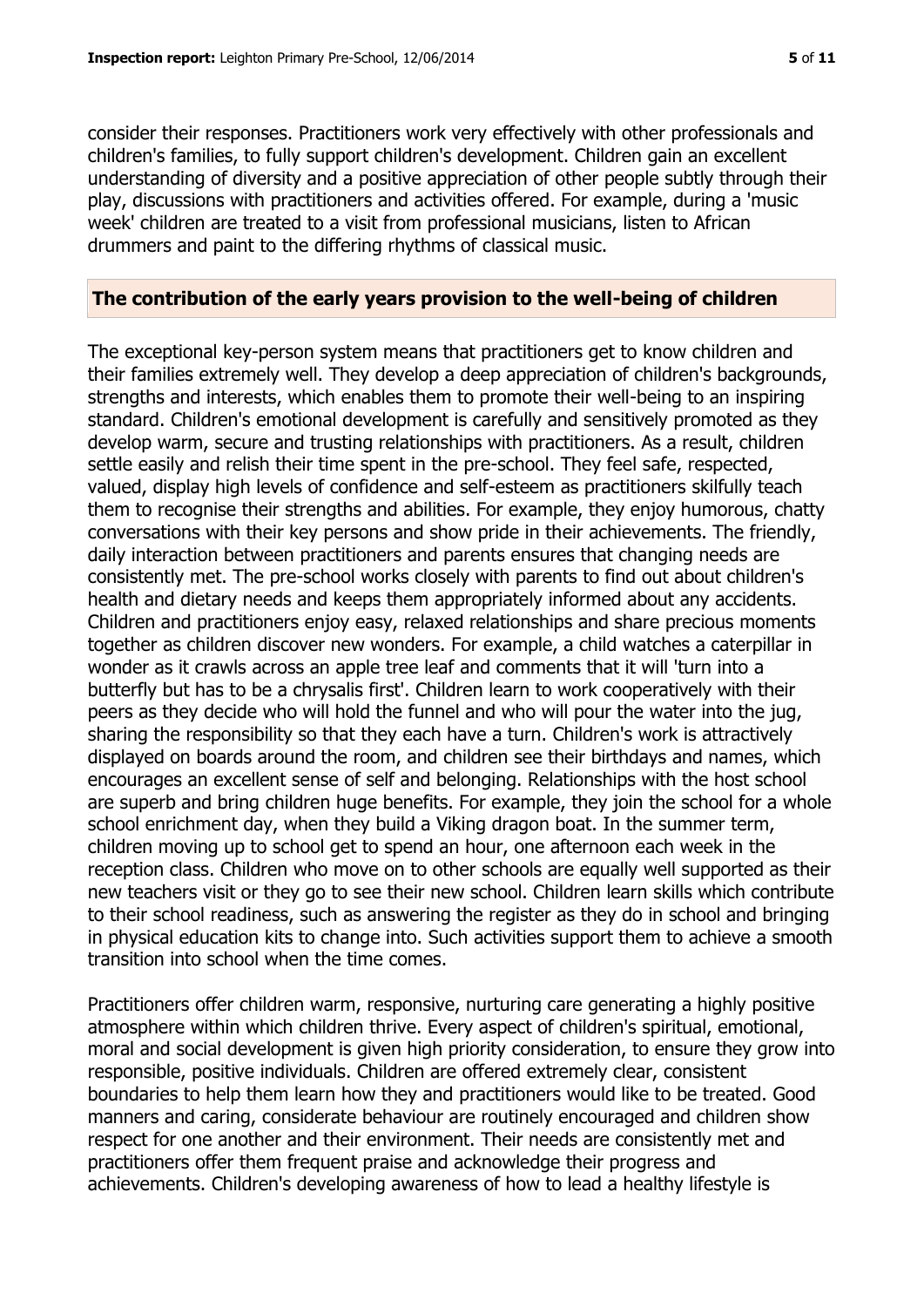superbly promoted. Practitioners encourage them to plant peas, broad beans and runner beans, which they tend and eat once fully grown. Children love to pick the pea pods and taste the fresh peas inside. The pre-school follow the 'Eat better, start better' initiative and offer children a healthy selection of fruit and toast for their morning snack. Parents are encouraged to provide their children with healthy packed lunches, and practitioners encourage children to eat their savoury foods first. They sit with children as they eat, discussing the benefits of eating healthy foods and why some foods should be less frequently eaten. Children visit a local pizza restaurant, where they make their own pizza dough and base, adding toppings of their choice. They talk about the relative healthiness of different toppings and have fun eating the pizzas after they have been cooked. Children make fruit kebabs, savoury wraps, home-made pasta and tomato sauce and fishcakes. Additionally, they learn about the benefits of being physically active. Children are thrilled to be outside in the early sunshine as they enjoy their daily dance session, performing enthusiastic actions to a favourite song. They use the school's timber trail and field and love to climb on the safari truck in their outdoor area. They learn about personal safety as practitioners discuss with them which are the safest places to climb and they know certain resources cannot be used when it has rained. Such activities offer children opportunities to experience calculated risks and provide excellent physical challenge.

#### **The effectiveness of the leadership and management of the early years provision**

Practitioners have a robust understanding of their responsibilities in meeting the learning and development requirements. Extensive strategies are in place to safeguard children, strengthened by very secure relationships with families and other agencies. All practitioners receive annually updated training to ensure practice remains current and have an excellent understanding of local safeguarding procedures. Safeguarding is a regular agenda item for both team meetings and supervision meetings. Most of the current staff team have been in post for the past eight years, the newest member for five years, providing children with a stable and secure framework within which to play and learn. Rigorous recruitment and vetting procedures help ensure that children are only cared for by those suitable to work with them. Thorough induction procedures are meticulously applied to ensure practitioners have a clear understanding of their roles and responsibilities. The proactive approach to continuous professional development means practitioners frequently access training to further enhance their skills and improve practice. Dynamic leadership and management of the pre-school results in innovative educational programmes, delivered by skilful, experienced and dedicated practitioners. The manager and her team consistently reflect on their practice and pursue excellence in all that they do, offering children a memorable time during their pre-school years. Selfevaluation and reflective practice are embedded and are routinely used by the pre-school team. They continually assess their strengths and areas for development at regular team meetings. These measures, together with their dedication and professionalism, provide ongoing and highly valuable tools to help enhance the care provided. The manager comprehensively monitors practice, providing instant feedback to facilitate immediate improvement and meaningful praise, is offered. During the daily pre-start team meetings, practitioners share ideas and constantly reflect on the needs of the pre-school and children as a whole.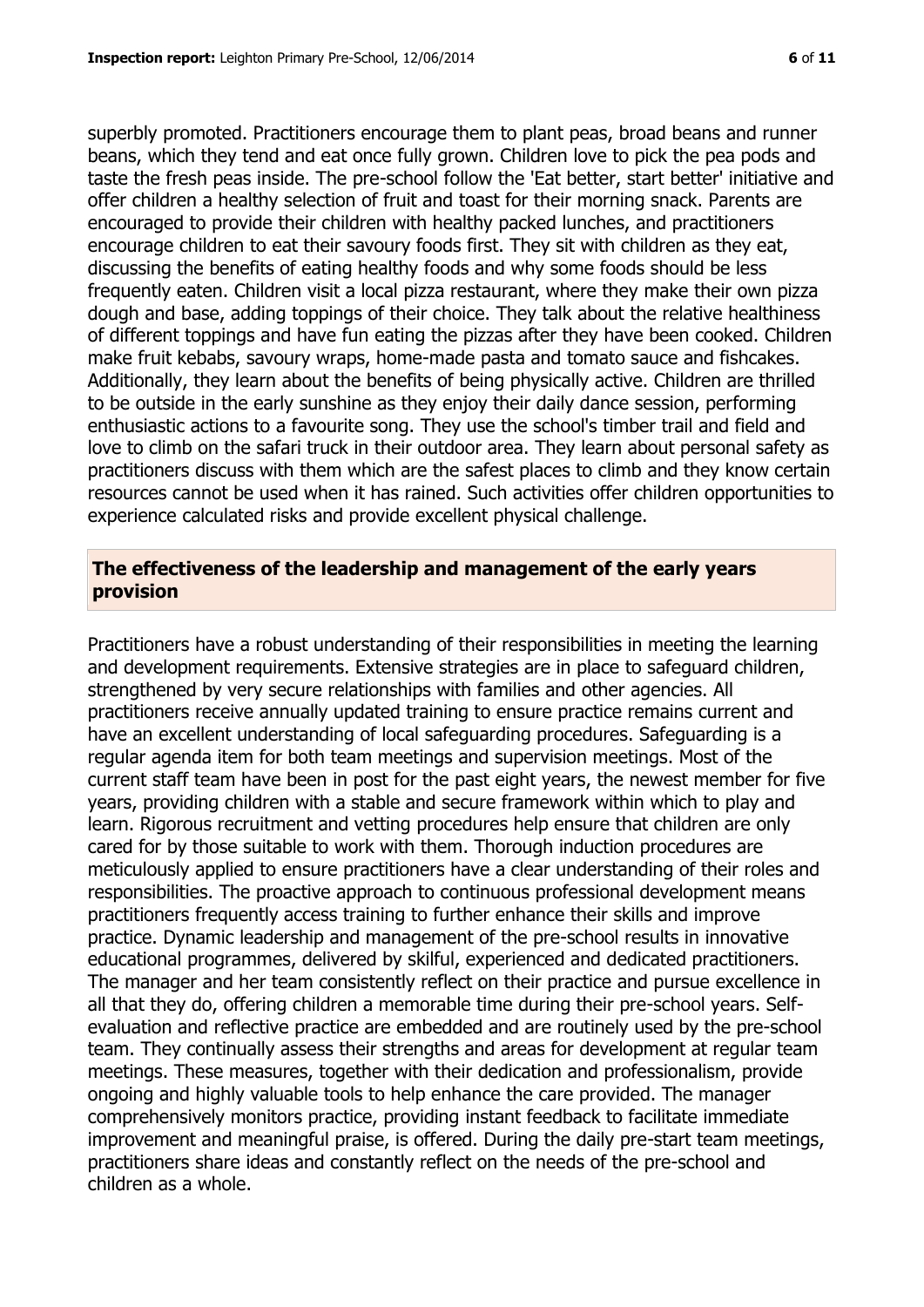Balanced risk assessments, which allow children to experience calculated risk, ensure they play in a safe and secure environment. The manager monitors these records on a regular basis to enable her to identify any emerging patterns or issues and take any necessary steps to address them. The thoughtful deployment of practitioners, both inside and outside, affords children the opportunity to explore and develop as autonomous learners. Practitioners are vigilant in their oversight of children and offer support whenever needed, while allowing them the freedom to investigate and become immersed in activities.

Partnership working with other professionals and agencies is effectively embedded and is used proactively to provide superb support for children with special educational needs and/or disabilities. The pre-school work hard to involve parents offering newsletters, surveys, parent consultations, regular reports and trying a wealth of other strategies. As a result of the most recent survey, they are introducing the use of social media to offer parents a new way to receive details about what their children have been doing. Additionally, they are planning to offer interactive sessions and regular play weeks to further enhance the relationships they build in support of extending children's learning. Practitioners display a very good understanding of the benefits of working closely together to meet children's needs. Parents speak very highly of the pre-school, saying their children make 'brilliant progress in the prime areas of learning' and they comment on how welcoming the team are to both children and parents.

#### **The Childcare Register**

The requirements for the compulsory part of the Childcare Register are **Met**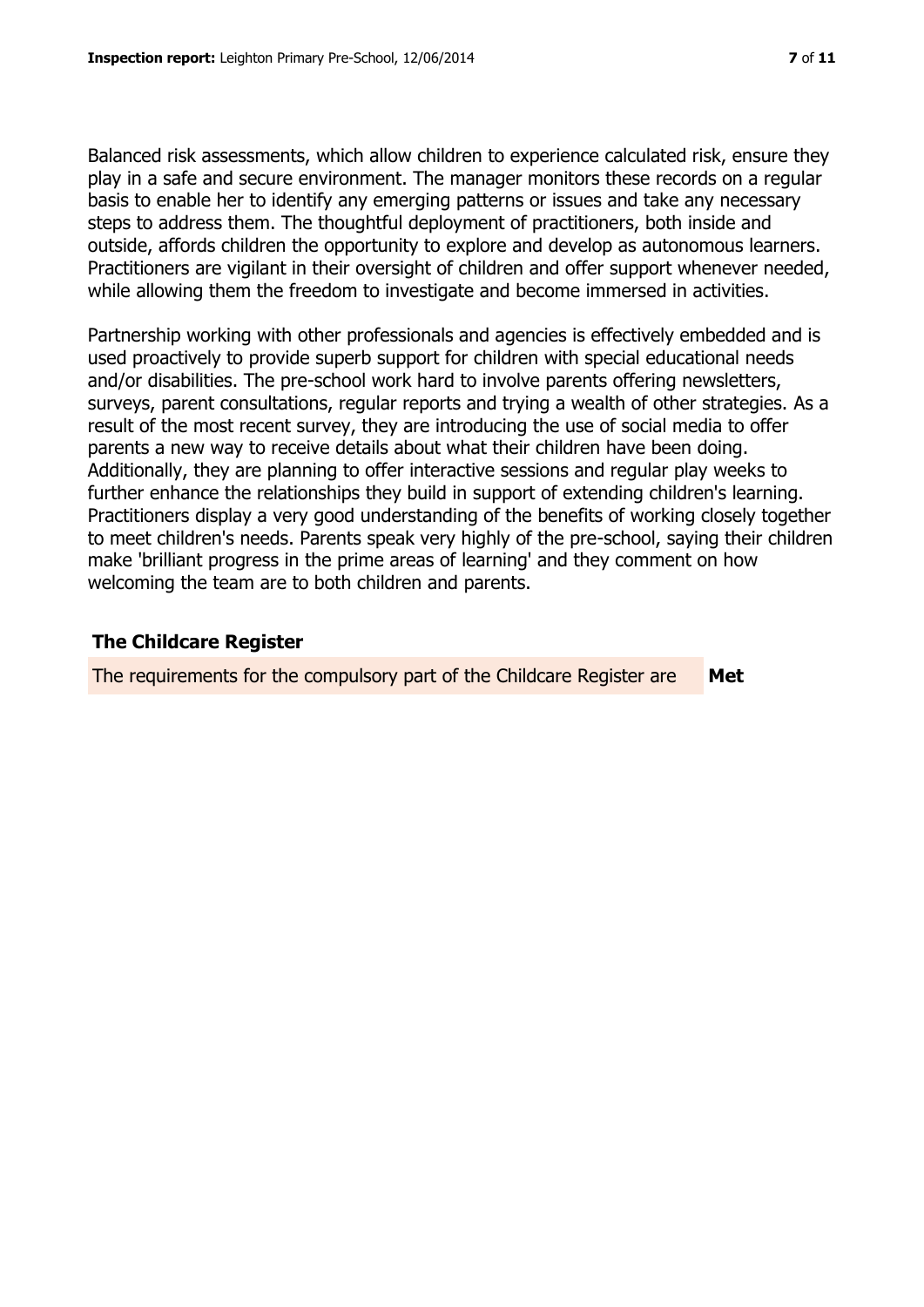# **What inspection judgements mean**

# **Registered early years provision**

| <b>Grade</b> | <b>Judgement</b>        | <b>Description</b>                                                                                                                                                                                                                                                                                                                                                                                |
|--------------|-------------------------|---------------------------------------------------------------------------------------------------------------------------------------------------------------------------------------------------------------------------------------------------------------------------------------------------------------------------------------------------------------------------------------------------|
| Grade 1      | Outstanding             | Outstanding provision is highly effective in meeting the needs<br>of all children exceptionally well. This ensures that children are<br>very well prepared for the next stage of their learning.                                                                                                                                                                                                  |
| Grade 2      | Good                    | Good provision is effective in delivering provision that meets<br>the needs of all children well. This ensures children are ready<br>for the next stage of their learning.                                                                                                                                                                                                                        |
| Grade 3      | Requires<br>improvement | The provision is not giving children a good standard of early<br>years education and/or there are minor breaches of the<br>safeguarding and welfare requirements of the Early Years<br>Foundation Stage. It will be monitored and inspected within<br>twelve months of the date of this inspection.                                                                                               |
| Grade 4      | Inadequate              | Provision that is inadequate requires significant improvement<br>and/or enforcement action. The provision is failing to give<br>children an acceptable standard of early years education and/or<br>is not meeting the safeguarding and welfare requirements of<br>the Early Years Foundation Stage. It will be monitored and<br>inspected again within six months of the date of this inspection. |
| Met          |                         | The provision has no children on roll. The inspection judgement<br>is that the provider continues to meet the requirements for<br>registration.                                                                                                                                                                                                                                                   |
| Not met      |                         | The provision has no children on roll. The inspection judgement<br>is that the provider does not meet the requirements for<br>registration.                                                                                                                                                                                                                                                       |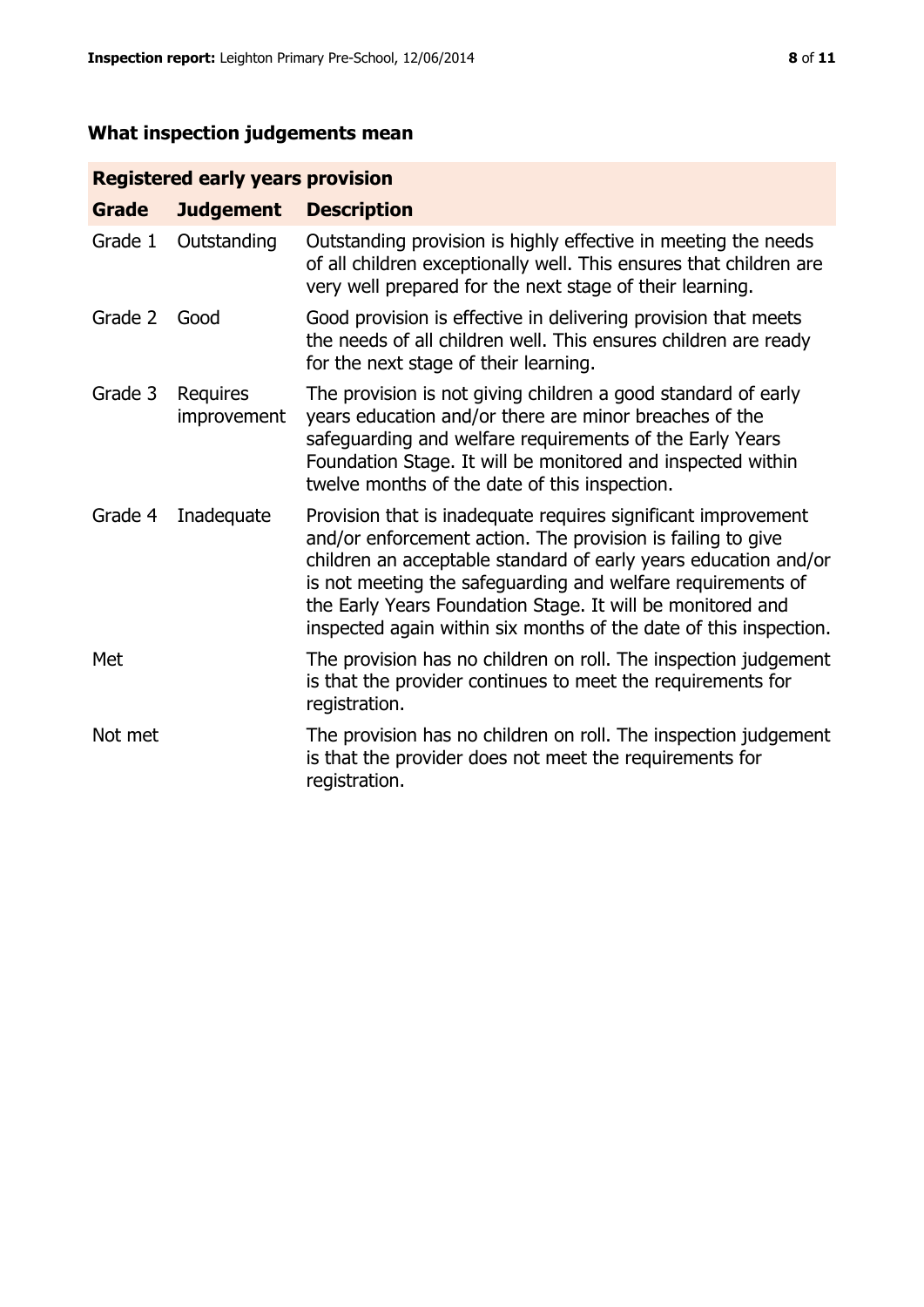#### **Inspection**

This inspection was carried out by Ofsted under sections 49 and 50 of the Childcare Act 2006 on the quality and standards of provision that is registered on the Early Years Register. The registered person must ensure that this provision complies with the statutory framework for children's learning, development and care, known as the Early Years Foundation Stage.

# **Setting details**

| Unique reference number            | EY401493                               |
|------------------------------------|----------------------------------------|
| <b>Local authority</b>             | Peterborough                           |
| <b>Inspection number</b>           | 972780                                 |
| <b>Type of provision</b>           |                                        |
| <b>Registration category</b>       | Childcare - Non-Domestic               |
| Age range of children              | $0 - 8$                                |
| <b>Total number of places</b>      | 26                                     |
| Number of children on roll         | 31                                     |
| <b>Name of provider</b>            | Leighton Primary School Governing Body |
| <b>Date of previous inspection</b> | 18/03/2010                             |
| <b>Telephone number</b>            | 01733232949                            |

Any complaints about the inspection or the report should be made following the procedures set out in the guidance *'Complaints procedure: raising concerns and making complaints* about Ofsted', which is available from Ofsted's website: www.ofsted.gov.uk. If you would like Ofsted to send you a copy of the guidance, please telephone 0300 123 4234, or email enquiries@ofsted.gov.uk.

# **Type of provision**

For the purposes of this inspection the following definitions apply:

Full-time provision is that which operates for more than three hours. These are usually known as nurseries, nursery schools and pre-schools and must deliver the Early Years Foundation Stage. They are registered on the Early Years Register and pay the higher fee for registration.

Sessional provision operates for more than two hours but does not exceed three hours in any one day. These are usually known as pre-schools, kindergartens or nursery schools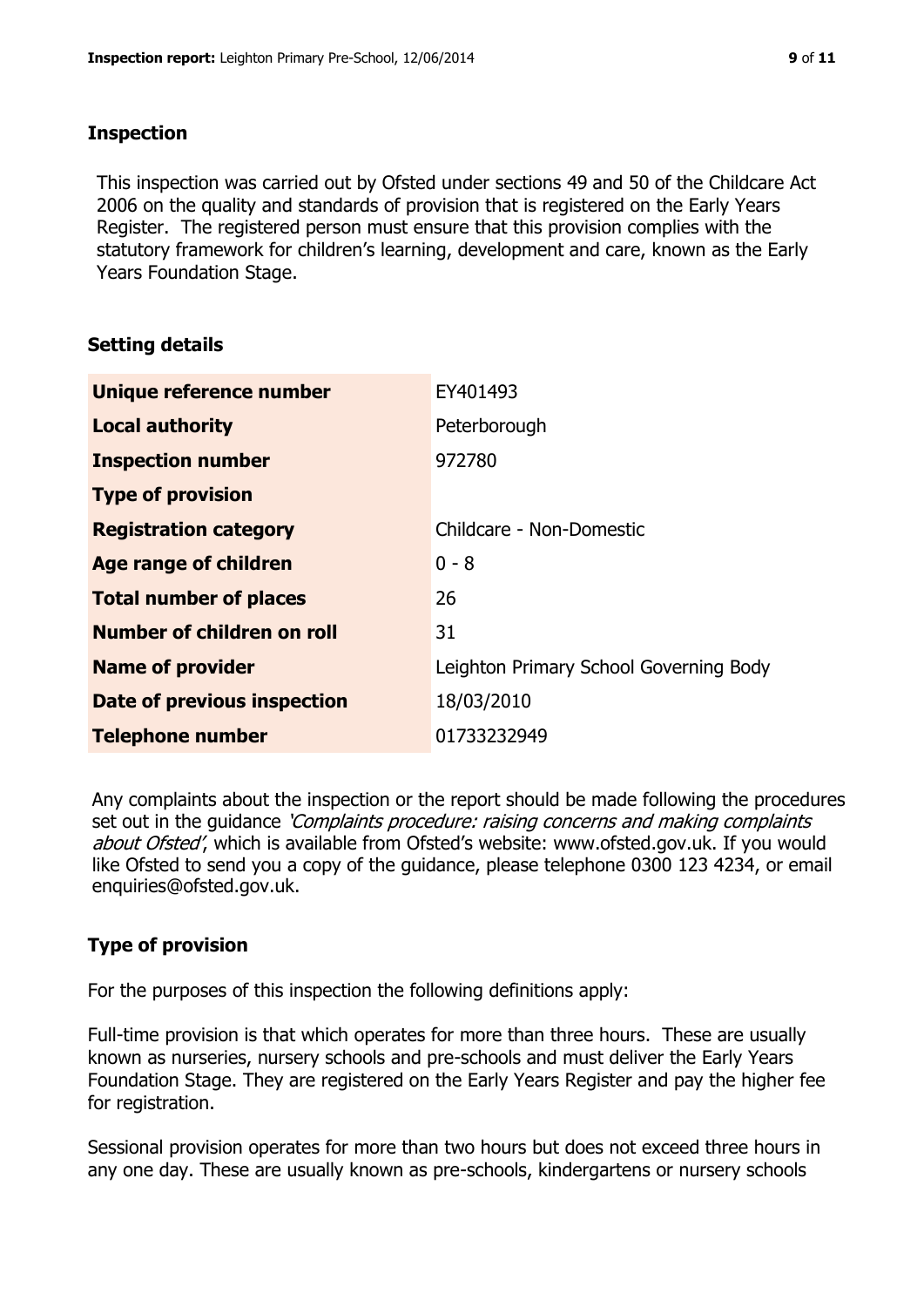and must deliver the Early Years Foundation Stage. They are registered on the Early Years Register and pay the lower fee for registration.

Childminders care for one or more children where individual children attend for a period of more than two hours in any one day. They operate from domestic premises, which are usually the childminder's own home. They are registered on the Early Years Register and must deliver the Early Years Foundation Stage.

Out of school provision may be sessional or full-time provision and is delivered before or after school and/or in the summer holidays. They are registered on the Early Years Register and must deliver the Early Years Foundation Stage. Where children receive their Early Years Foundation Stage in school these providers do not have to deliver the learning and development requirements in full but should complement the experiences children receive in school.